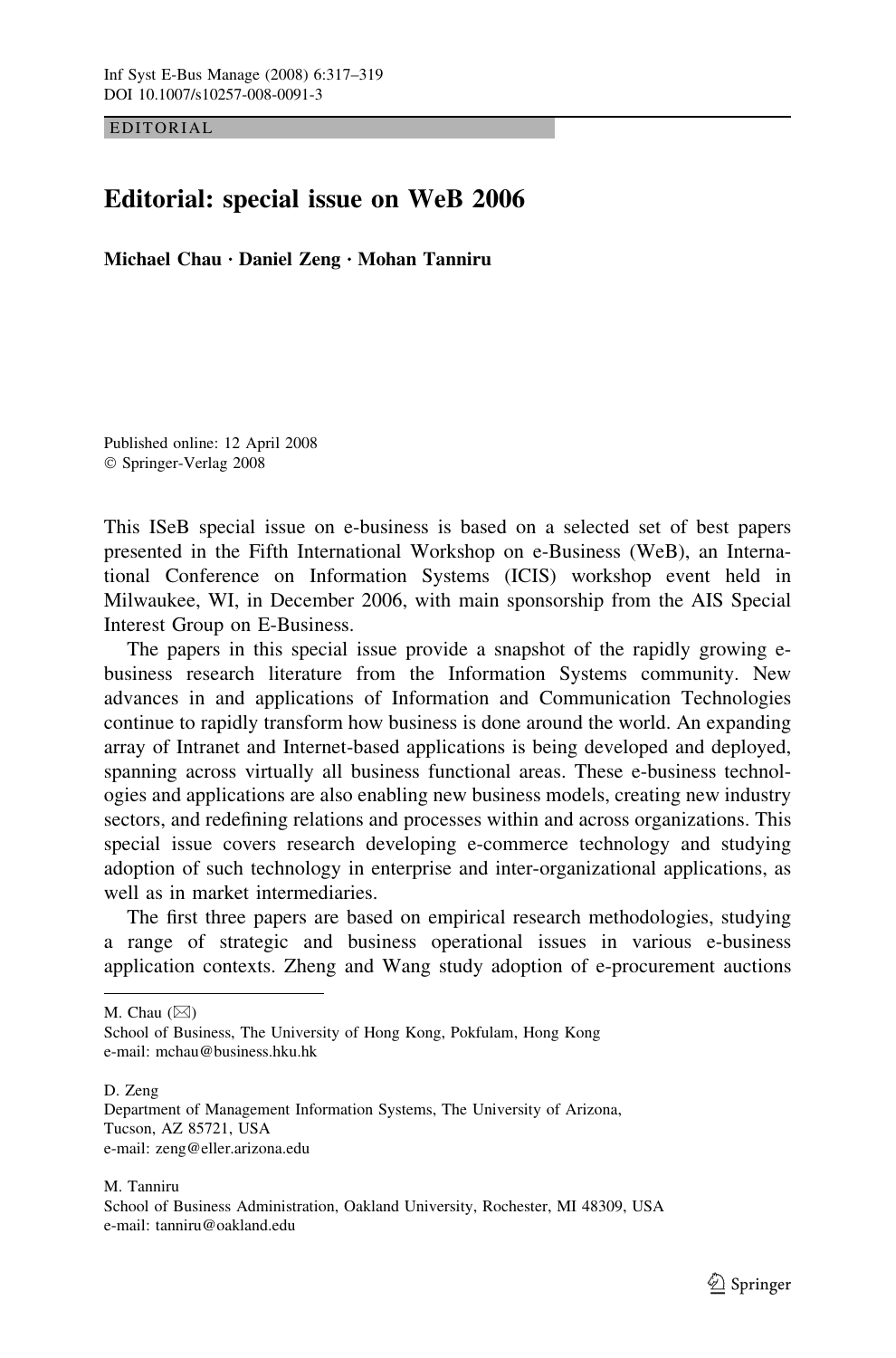in vertical markets. Online market intermediaries have always been one of the focal points of e-commerce research. Based on data from more than 150 vertical markets, this study sheds new light on the value of online auction mechanisms in complex business applications through investigating the impact of industry contingencies on the adoption of e-auction services. The research findings regarding the impact of sector-specific competitiveness and concentration on auction adoption are refreshing. Geri and Ahituv investigate technology adoption issues in a different setting concerning inter-organizational systems. Their work is based on the Theory of Constraints and delivers useful insights as to main drivers behind an organization's decision to be a partner in an inter-organizational system as well as barriers hindering the adoption of inter-organizational systems. Data collected from close to 140 medium and large Israeli companies have been used to validate their work. The third article by Gebauer, Tang, and Baimai, aims to answer important practical questions concerning business use of mobile technology by focusing on user-perceived system requirements. The authors have identified factors related to overall user evaluation of mobile devices targeting at business users from postings from an online media Website. In addition to concrete findings about mobile technology, this paper also makes interesting observations on the use of automated and manual content analysis techniques on online user reviews as a research tool.

The remaining three papers are design science contributions, focusing on identifying technological challenges in various types of e-business application settings, and designing and evaluating new technical or computational approaches to address these challenges. Sarnikar and Zhao propose a patternbased knowledge workflow approach to support knowledge sharing in dynamic situations. Their work extends the traditional workflow framework and allows for on-the-fly assembly of knowledge workflow patterns at execution. A business case was presented to illustrate how the proposed approach can be implemented along with an interesting mapping to make their approach Web service compliant. The paper by Sung and Zhou is also related to Web service but its emphasis is on the performance of composite Web services. The current Web service composition literature typically assumes that the component services of a composite Web service are independent of one another. This paper relaxes this assumption by taking into consideration of potential alliance information, in the form of bundled service offerings, between heterogeneous component service providers. The authors have developed an alliance-aware Web service composition approach, and investigated its cost and response-time implications using a multi-agent framework. The last paper in this special issue, by Chou, Sinha, and Zhao, is concerned with applying a text mining approach to detect Internet abuses in workplaces. Their learning-based approach complements the existing practice using commercial software, which is largely based on non-learning methods such as blacklists, whitelists, and keyword matching. A number of term weighting, feature selection, and classification techniques have been experimented using data from a workplace of software programmers. Initial positive results indicate that their proposed approach is promising and could complement the existing Internet filtering techniques.